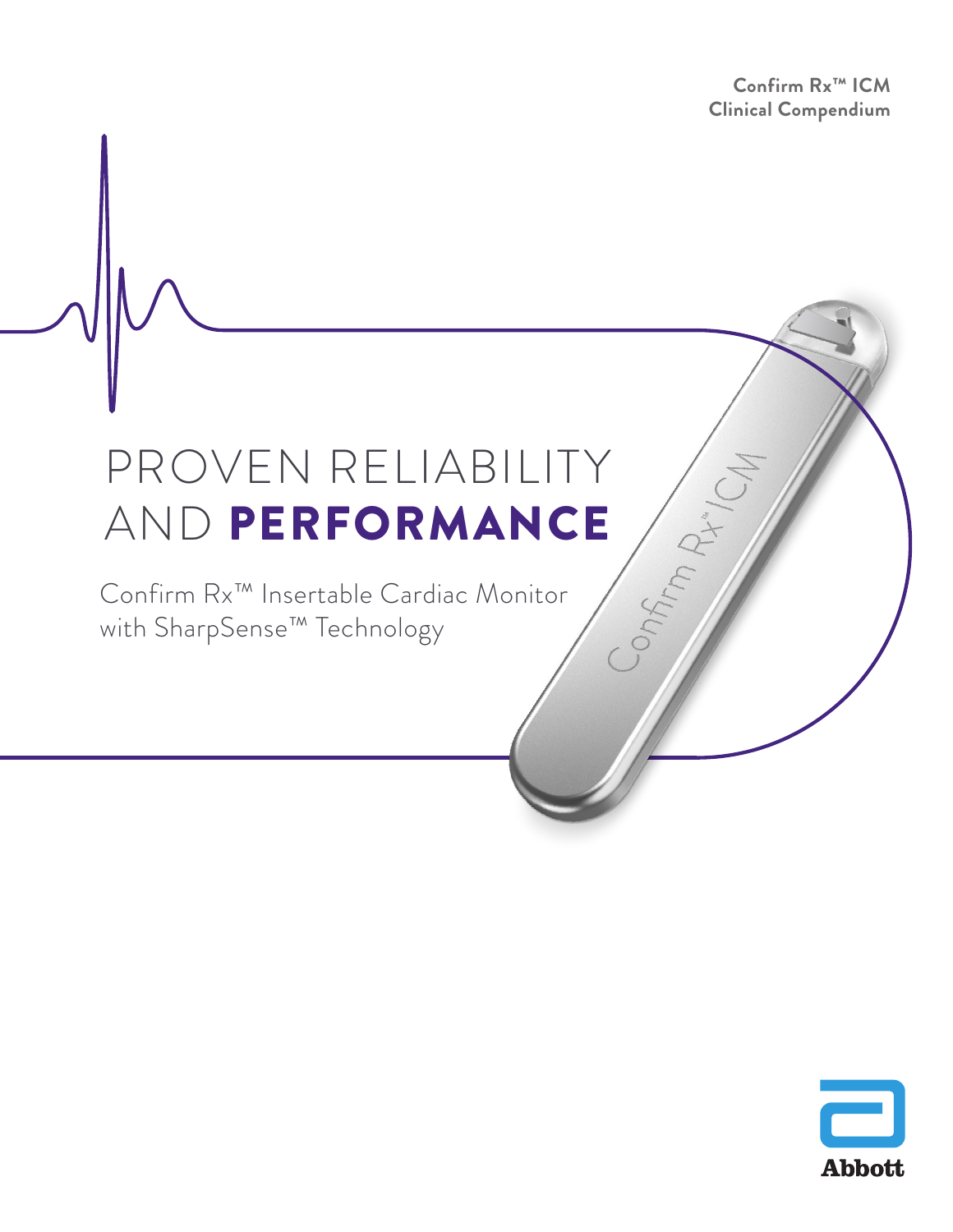Insertable cardiac monitors are becoming a widely used diagnostic tool to detect arrhythmias. The Confirm Rx<sup>™</sup> ICM has been updated with SharpSense<sup>™</sup> technology to further improve the performance of the device. This is a collection of product and clinical data to help clinicians make informed decisions for their patients.

> • 76,403 episodes from 356 devices were analyzed using a simulation of the validated SharpSense technology  $discriminators<sup>1</sup>$

• Enhanced arrhythmia detection algorithms in SharpSense technology significantly decreases incidents of false Pause, Bradycardia, and AF episodes while maintaining high sensitivity<sup>1</sup>

Retrospective analysis of a Global Registry demonstrates SharpSense™ technology **significantly reduces false detection** of AF, Bradycardia, and Pause episodes.

#### **NUMBER OF EPISODES BEFORE AND AFTER SHARPSENSETM TECHNOLOGY DISCRIMINATORS1**

| <b>FALSE POSITIVE (FP) REDUCTION &amp; RELATIVE SENSITIVITY</b><br>PERFORMANCE OF SHARPSENSE™ TECHNOLOGY <sup>1</sup>              |  |                                           |                                       |  |
|------------------------------------------------------------------------------------------------------------------------------------|--|-------------------------------------------|---------------------------------------|--|
|                                                                                                                                    |  | <b>FALSE POSITIVE</b><br><b>REDUCTION</b> | <b>RELATIVE</b><br><b>SENSITIVITY</b> |  |
| <b>PAUSE</b>                                                                                                                       |  | 98.6%                                     | 99.2%                                 |  |
| <b>BRADY</b>                                                                                                                       |  | 98.8%                                     | 97.9%                                 |  |
| AF                                                                                                                                 |  | 42.4%                                     | 94.6%                                 |  |
| True positive detections after SharpSense technology<br>* Relative sensitivity =<br>True positive detections by the base algorithm |  |                                           |                                       |  |

**OVERALL REDUCTION IN FALSE POSITIVES1**

97.9%

## DETECT **ACCURATELY**

Performance of SharpSense<sup>™</sup> Technology

|                                                                                  | <b>ALL</b><br><b>EPISODES</b> | <b>FALSE POSITIVE</b><br><b>EPISODES</b> |
|----------------------------------------------------------------------------------|-------------------------------|------------------------------------------|
| <b>BASE ALGORITHM</b><br><b>INITIAL</b><br><b>DETECTIONS</b>                     | 76,403                        | 52,431                                   |
|                                                                                  | 72.1%<br>reduction            | 97.9%<br>reduction                       |
| <b>AFTER</b><br><b>SHARPSENSE™</b><br><b>TECHNOLOGY</b><br><b>DISCRIMINATORS</b> | 21,301                        | 1,119                                    |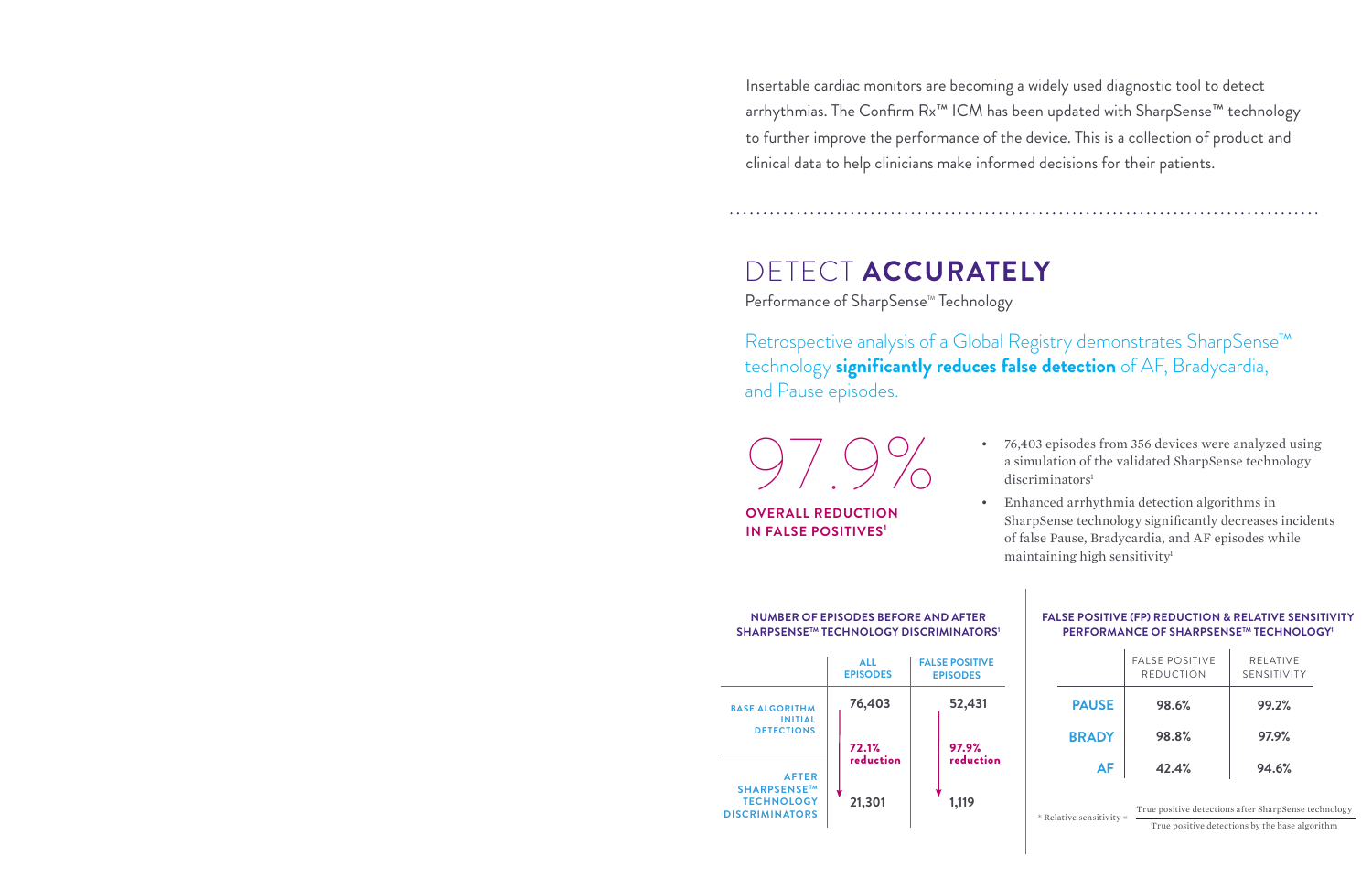### **NUMBER OF EPISODES BEFORE AND AFTER SHARPSENSE™ TECHNOLOGY DISCRIMINATORS3** │ PERFORMANCE OF SHARPSENSE™TECHNOLOGY<sup>3</sup> ● PERFORMANCE OF DISCRIMINATORS PERFORMANCE OF DISCRIMINATORS

|              | <b>FALSE POSITIVE</b><br><b>REDUCTION</b> | <b>RELATIVE</b><br><b>SENSITIVITY</b> |
|--------------|-------------------------------------------|---------------------------------------|
| <b>PAUSE</b> | 98.8%                                     | 99.6%                                 |
| <b>BRADY</b> | 94.9%                                     | 99.9%                                 |
| AF           | 45.7%                                     | 98.6%                                 |
|              |                                           |                                       |

- 25,359 Pause, Brady, and AF episodes were analyzed using a simulation of the validated SharpSense™ technology discriminators over a median device follow-up period of 116 days<sup>4</sup>
- SharpSense technology significantly reduces false pause, bradycardia, and AF episodes with minimal reduction in true episode detection<sup>4</sup>

#### ■ Base algorithm initial detection ■ After SharpSense<sup>™</sup> technology

|                                                 | <b>ALL</b><br><b>EPISODES</b> | <b>FALSE POSITIVE</b><br><b>EPISODES</b> |
|-------------------------------------------------|-------------------------------|------------------------------------------|
| <b>WITHOUT</b><br>SHARPSENSE™                   | 215,775                       | 167,799                                  |
| <b>TECHNOLOGY</b>                               | 76.0%<br>reduction            | 97.8%<br>reduction                       |
| <b>WITH</b><br>SHARPSENSE™<br><b>TECHNOLOGY</b> | 51,732                        | 3,756                                    |

Implementation of SharpSense™ technology may reduce episode review burden, improve clinical workflow and improve patient management.<sup>5</sup>

## **IN THE VALIDATION TESTING DATA<sup>5</sup>**

#### **FALSE POSITIVE REDUCTION & RELATIVE SENSITIVITY PERFORMANCE OF SHARPSENSETM TECHNOLOGY3**

6,810 patients were included in the retrospective simulation comparing algorithm performance among similar patient types<sup>2</sup>

Patients with SharpSense™ technology were associated with an 78% lower rate of brady episodes and a 87% lower rate of pause episodes in the first four months post implant. SharpSense technology improves the data management of ICM detected episodes by reducing false positive episodes and decreasing overall episode count<sup>2</sup>

#### **REDUCTION IN OVERALL EPISODE RATE WITH SHARPSENSE™ TECHNOLOGY<sup>2</sup>**

### **INAPPROPRIATE PAUSE, BRADYCARDIA, AND AF DETECTIONS BEFORE AND AFTER SHARPSENSE™ TECHNOLOGY DISCRIMINATORS4**

LOWER RATE OF PAUSE EPISODES<sup>2</sup>

**REDUCTION** IN DETECTED EPISODES4

#### OVERALL REDUCTION **IN FALSE POSITIVES**

### REDUCTION IN **ALL EPISODES**

- 294,416 episodes from 8 centers were retrospectively analyzed using a simulation from the validated SharpSense™ technology discriminators<sup>3</sup>
- A median follow-up period of 317 days<sup>3</sup>
- SharpSense technology significantly reduces false Pause, Bradycardia, and AF episodes with minimal reduction in true episode detection<sup>3</sup>



|              | <b>FALSE POSITIVE</b><br><b>REDUCTION</b> | <b>RELATIVE</b><br><b>SENSITIVITY</b> |
|--------------|-------------------------------------------|---------------------------------------|
| <b>PAUSE</b> | 99%                                       | 98%                                   |
| <b>BRADY</b> | 99%                                       | 100%                                  |
| AF           | 58%                                       | 100%                                  |

## 78% 87% LOWER RATE OF

**BRADY EPISODES** 



96.9% 86%

REDUCTION IN FALSE POSITIVES4



### Algorithm enhancement **reduced episode rate Arrhythmia detection improves** in devices with reported sensing issues

### Multi-center analysis demonstrates a **consistent improvement in performance**

 $8\%$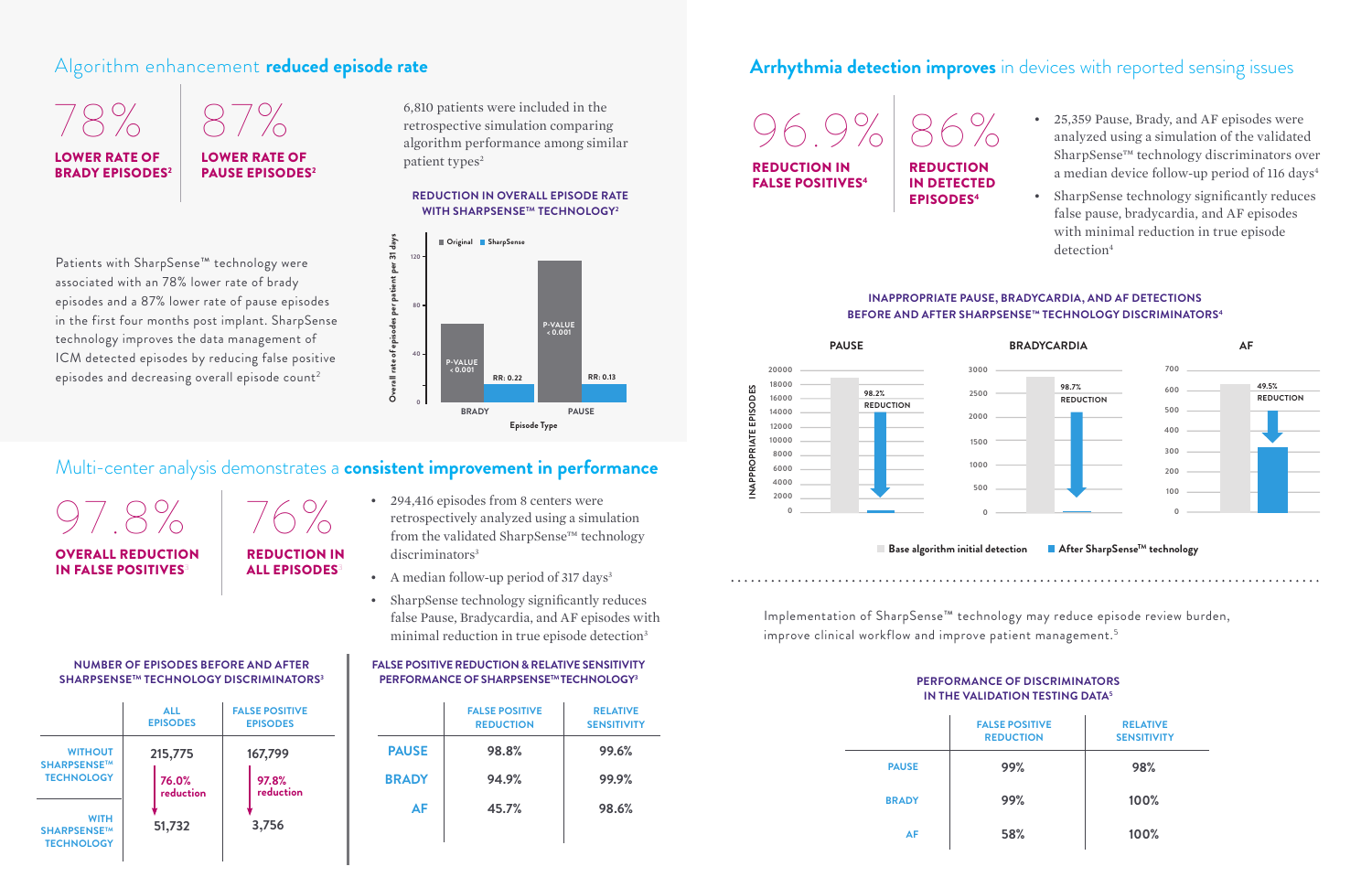The 90-patient DETECT-AF study compared Confirm™ ICM to a Holter monitor and found:7

Continuous monitoring using an ICM **better detects** AF in cryptogenic stroke patients vs. standard monitoring<sup>8</sup>

### **More Atrial Fibrillation properly detected** and more decisions made with Implantable Loop Recorder after catheter ablation<sup>9</sup>

- AF detection using an ICM was 84 days (median)<sup>8</sup>
- At one year, an ICM detected AF in 7.3 times more patients than standard monitoring<sup>8</sup>

- 44 patients received implants
- In the first six months, conventional monitoring missed AF in 29% of patients where ILRs accurately detected AF9
- As many as 84% of AF recurrences were asymptomatic
- Rate control and anti-arrhythmic drugs were discontinued more in the ILR arm<sup>9</sup>



94% 97.3% AF EPISODE **SENSITIVITY** POSITIVE PREDICTIVE VALUE (PPV)<sup>7</sup>



|              | <b>FALSE POSITIVE</b><br><b>REDUCTION</b> | <b>RELATIVE</b><br><b>SENSITIVITY</b> |
|--------------|-------------------------------------------|---------------------------------------|
| <b>PAUSE</b> | 98.5%                                     | 99.3%                                 |
| <b>BRADY</b> | 96.1%                                     | 99.5%                                 |
| <b>AF</b>    | 30.4%                                     | 98.0%                                 |
|              |                                           |                                       |

### **PERFORMANCE OF ALGORITHM ENHANCEMENTS IN SHARPSENSE™ TECHNOLOGY6**

#### **SHARPSENSETM TECHNOLOGY ALGORITHM ENHANCEMENTS REDUCE FALSE POSITIVES BY**



**IN PATIENTS WITH HEART FAILURE<sup>6</sup>** 



|                                                 | <b>ALL EPISODES</b> | <b>FALSE POSITIVE</b><br><b>EPISODES</b> |
|-------------------------------------------------|---------------------|------------------------------------------|
| <b>WITHOUT</b><br>SHARPSENSE™                   | 313,051             | 193,370                                  |
| <b>TECHNOLOGY</b>                               | 63%<br>reduction    | 97.9%<br>reduction                       |
| <b>WITH</b><br>SHARPSENSE™<br><b>TECHNOLOGY</b> | 116,691             | 4,012                                    |

- 313,051 Pause, Bradycardia, and AF episodes triggered by conventional algorithms were transmitted between August 2017 and May 2019 (follow-up duration  $258 \pm 159$  days)<sup>6</sup>
- Confirm Rx™ ICM with SharpSense™ technology significantly reduces false positive detection of Pause, Bradycardia, and AF episodes while maintaining sensitivity. This may reduce the requirement for human review of arrhythmic episodes and thus improve clinic workflow.6

### Arrhythmia detection improves in Heart Failure Patients **Early generation ICM** shows Atrial Fibrillation can be accurately detected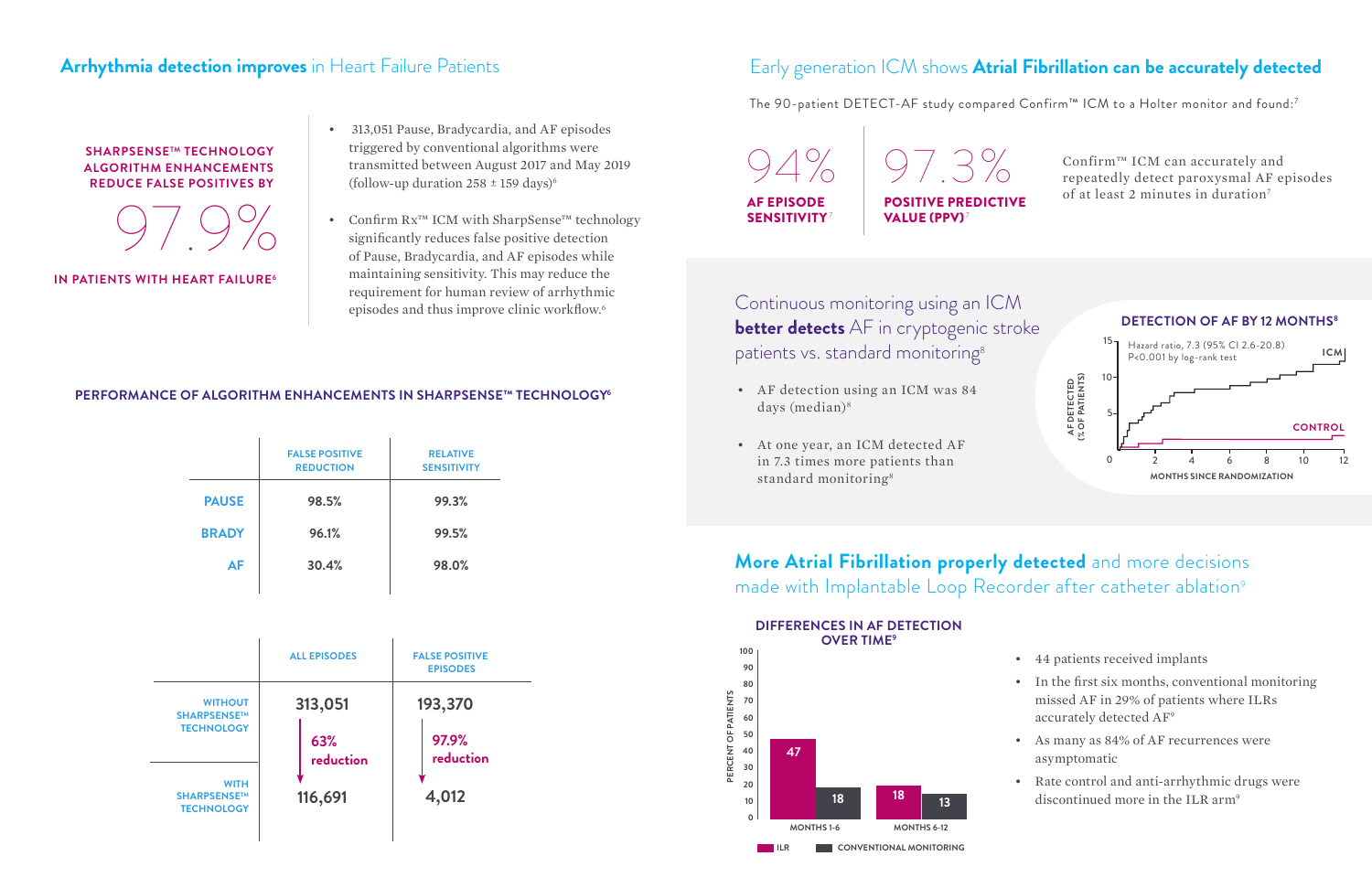# OUTCOMES ARE A MATTER OF TIME:

Time to diagnosis and intervention can impact overall care and cost of care.







<sup>(((</sup>

 $\bullet\bullet\bullet\bullet$ 

**CONFIRM Rx" ICM** 

PATIENT SMARTPHONE

**CLINICIAN PORTAL** 

**Confirm Rx™ ICM uses smartphone connectivity and myMerlin™ mobile app to remotely monitor patients.** 

**94% 97%** OF ICM PATIENTS WERE REGISTERED WITH THE APP<sup>10</sup>

All worldwide implants of Confirm Rx™ ICM between March 2017 to July 2018 were included:

- 13,323 patients enrolled<sup>10</sup>
- Episodes were transmitted to Merlin.net™ PCN in minutes to hours and were viewed by the clinician within  $1-2$  days<sup>10</sup>

OF REGISTERED PATIENTS HAD AT LEAST ONE TRANSMISSION<sup>10</sup>

Confirm  $Rx^{TM}$  ICM data transmission is approximately Mean time to data transmission is significantly faster with Confirm Rx™ ICM<sup>11</sup>

FASTER than Reveal LINQ**‡** ICM11

### **EPISODE TRANSMISSION AND VIEW TIMES10**

## A COMPARISON Between Reveal LINQ<sup>‡</sup> and Confirm Rx<sup>™</sup> ICM<sup>11</sup>

# Medtronic LINQ**‡** ICM ADJUDICATION OF TRANSMISSIONS COSTS TIME AND RESOURCES<sup>12</sup>

Enrolled 50 patients with 117 arrhythmic episodes transmitted over a mean follow-up of  $4.3 \pm 1.6$  months<sup>11</sup>

| <b>EPISODE TYPE</b> | <b>TIME FROM EPISODE</b><br><b>UNTIL MERLIN.NET™ PCN</b> | TIME FROM MERLIN.NET™ PCN<br><b>UNTIL CLINICIAN VIEW</b> |
|---------------------|----------------------------------------------------------|----------------------------------------------------------|
| Patient-Initiated   | 3.6 [2.5, 11.7] minutes                                  | $1.3$ [0.6, 3.6] days                                    |
| Device-Initiated    | 19.3 [11.5, 49.1] hours                                  | 1.2 $[0.7, 3.3]$ days                                    |

Adjudication of CareLink<sup>‡</sup> network transmissions required a considerable time commitment given a false positive incidence rate ranging FROM 46% TO 86%12

CONFIRM Rx™ ICM

Average time to review one transmission was

P-value (P<0.0001)

ABBOTT

minutes

MEDTRONIC REVEAL LINQ**‡** ICM



Monitoring Transmissions

20x

## **30 to 45 min**

24 ± 103 min 475 ± 426 min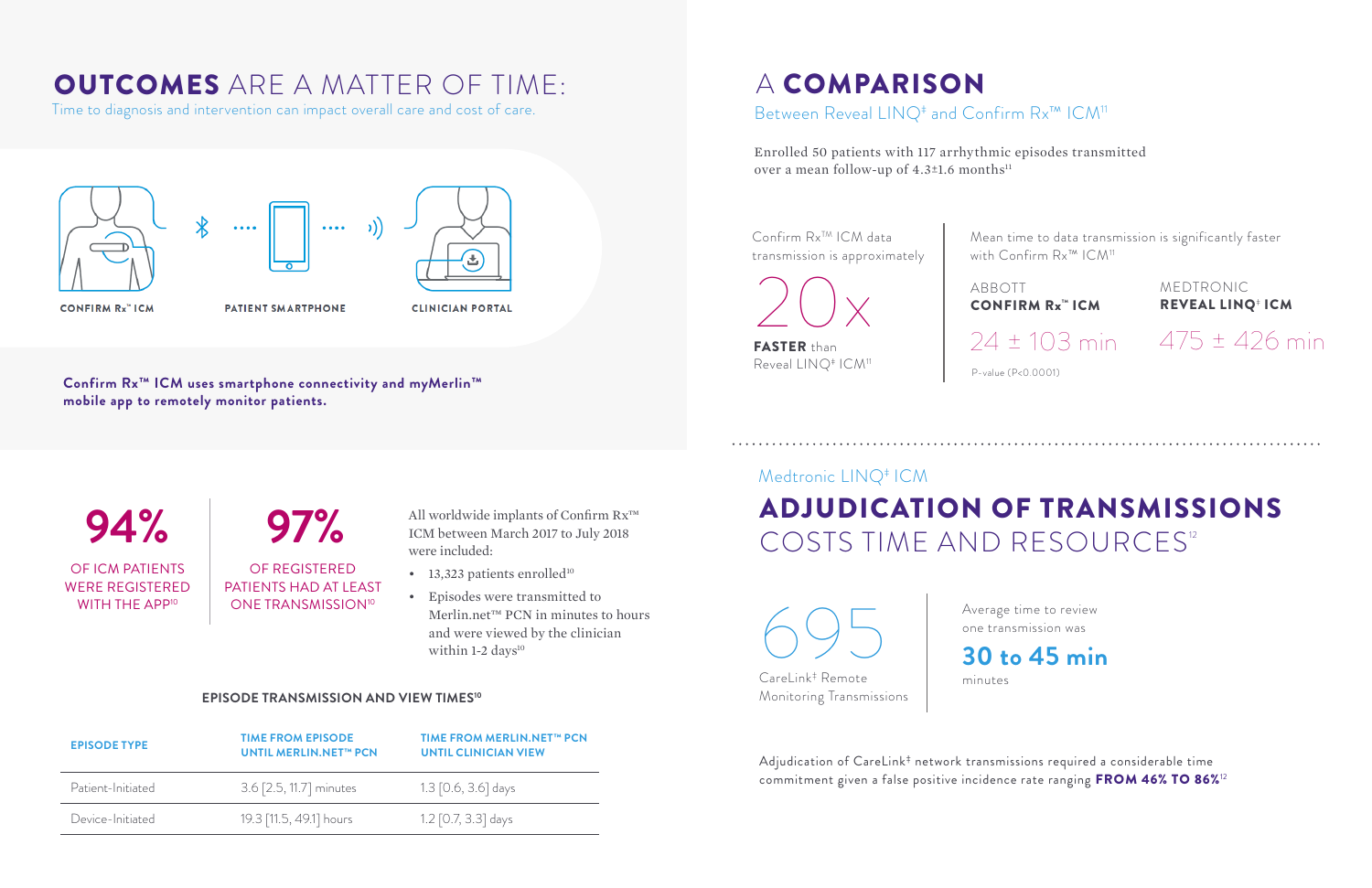# CLINICAL DECISION MAKING

with an ICM

Continuous rhythm assessment with an ICM allows for targeted anticoagulation (30 day dosage for AF episode ≥ 1 hour) without compromising stroke risk:13



**949 REDUCTION IN TOTAL**<br>TIME ON NOVEL ORAL<br>ANTICOAGULANTS (N **TIME ON NOVEL ORAL ANTICOAGULANTS (NOACS)13**

- 1. Quartieri F, Cauti F, Calo L, et al. Retrospective analysis of Confirm Rx SharpSense Technology using Real-World Data from the SMART Registry. Presented at Asia Pacific Heart Rhythm Society (APHRS); Bangkok, Thailand; Oct 27-29, 2019.
- 2. Piorkowski C, Shaik NA, Tilz RR, et al. Episode Rates with Confirm Rx SharpSense Technology using a Real-World Monitoring Database. Presented at Asia Pacific Heart Rhythm Society (APHRS); Bangkok, Thailand; Oct 27-29, 2019.
- 3. Piorkowski C, Manyam H, Lakkireddy D, et al. Effectiveness and performance of Confirm Rx SharpSense Technology: A Multi-center Retrospective Analysis. Presented at Asia Pacific Heart Rhythm Society (APHRS); Bangkok, Thailand; Oct 27-29, 2019.
- 4. Delnoy PP, Movsowitz C, Qu F, et al. Evaluation of New Algorithm Enhancements to Improve Accuracy of Arrhythmia Detections in An Insertable Cardiac Monitor. Presented at Asia Pacific Heart Rhythm Society (APHRS); Bangkok, Thailand; Oct 27-29, 2019.
- 5. Qu F, Dawoud F, Coppola B, et al. Device-based discriminators to improve performance of arrhythmia detections in an insertable cardiac monitor. Presented at Asia Pacific Heart Rhythm Society (APHRS); Bangkok, Thailand; Oct 27-29, 2019.
- 6. Beggs, S, Jiang C, Qu F, et al. Evaluation of SharpSense algorithm enhancements in patients with heart failure. Presented at Asia Pacific Heart Rhythm Society (APHRS); Bangkok, Thailand; Oct 27-29, 2019.
- 7. Nolker G, Mayer J, Boldt LH, et al. Performance of an implantable cardiac monitor to detect atrial fibrillation: results of the DETECT AF study, J Cardiovasc Electrophysiol, 27(12), 1403-1410
- 8. Sanna T, Diener HC, Passman RS, et al. Cryptogenic stroke and underlying atrial fibrillation (CRYSTAL AF). The New England Journal of Medicine, 370(26), 2478-2486.
- 9. Kapa S, Epstein AE, et al. Assessing arrhythmia burden after catheter ablation of atrial fibrillation using an implantable loop recorder: the ABACUS study. J Cardiovasc Electrophysiol. 2013 Aug;24(8):875-81. doi: 10.111/jce.12141. Epub 2013 Apr 11.
- 10.Piorkowski C, Shaik NA, Tilz RR, et al. Early Real-World Adoption of Mobile Remote Monitoring Using Confirm Rx Insertable Cardiac Monitor. Presented at Asia Pacific Heart Rhythm Society (APHRS); Taipei, Taiwan; Oct 17-20, 2018.
- 11. Yokokawa M, Ip R, Azad R, Castellani R, Ip J. Accuracy of Arrhythmia Detection Using Implantable Cardiac Monitor: A Comparison Between Reveal LINQ and Confirm Rx. Presented at Heart Rhythm Society (HRS); San Francisco, CA; May 8-11, 2019.
- 12.Heart Rhythm. Incidence of false positive transmissions during remote rhythm monitoring with implantable loop recorders. https://doi.org/10.1016/j.hrthm.2019.07.015. Published Jul, 2019. Accessed Oct, 2019.
- 13.Passman R, Leong-Sit P, Andrei AC, et al. Targeted anticoagulation for atrial fibrillation guided by continuous rhythm assessment with an insertable cardiac monitor: the Rhythm Evaluation for Anticoagulation with Continuous Monitoring (REACT.COM) pilot study. J Cardiovasc Electrophysiol. 2016; 27(3):264-70.

#### References

### **THE RHYTHM EVALUATION FOR ANTICOAGULATION WITH CONTINUOUS MONITORING (REACT.COM)**